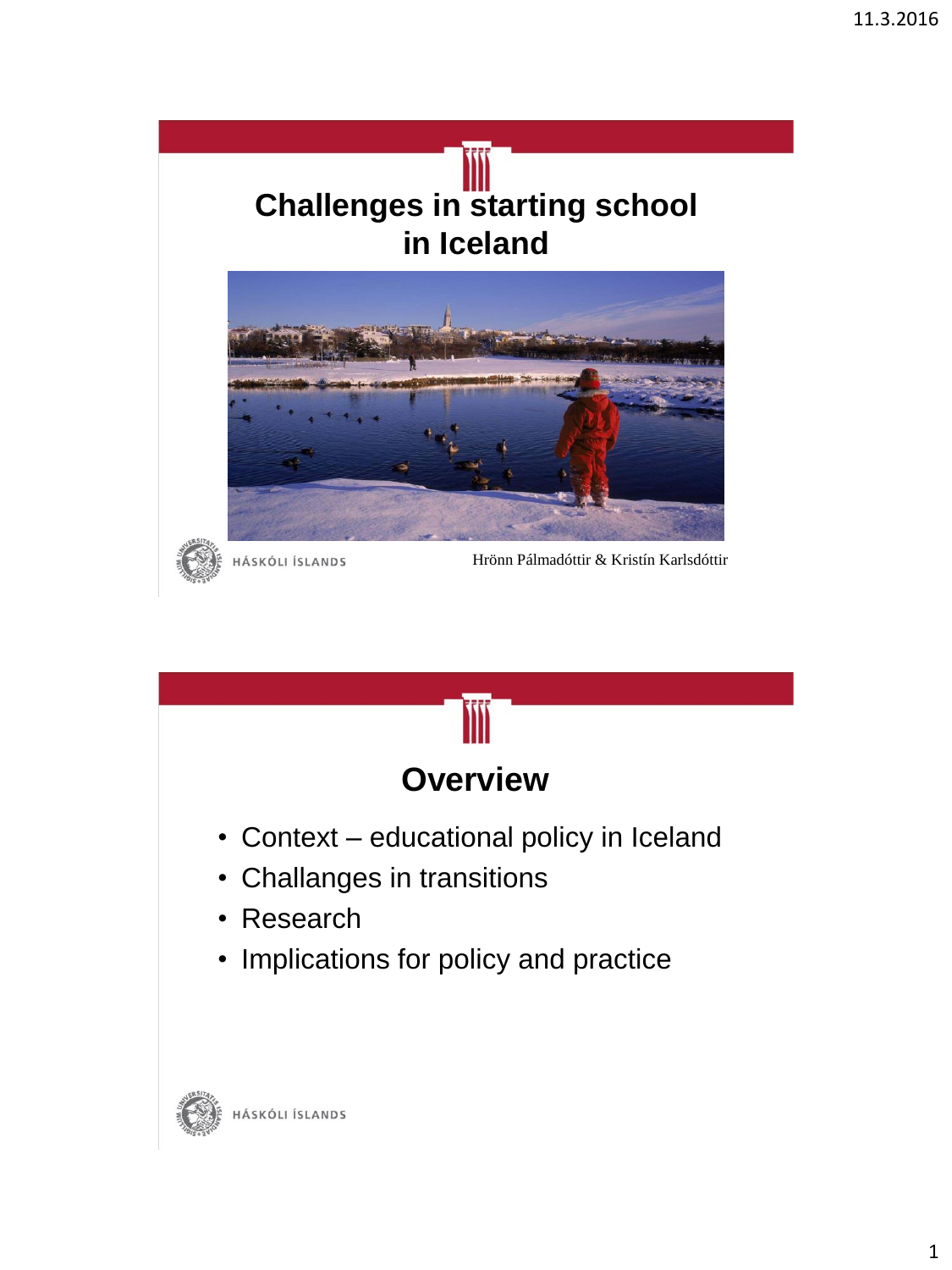

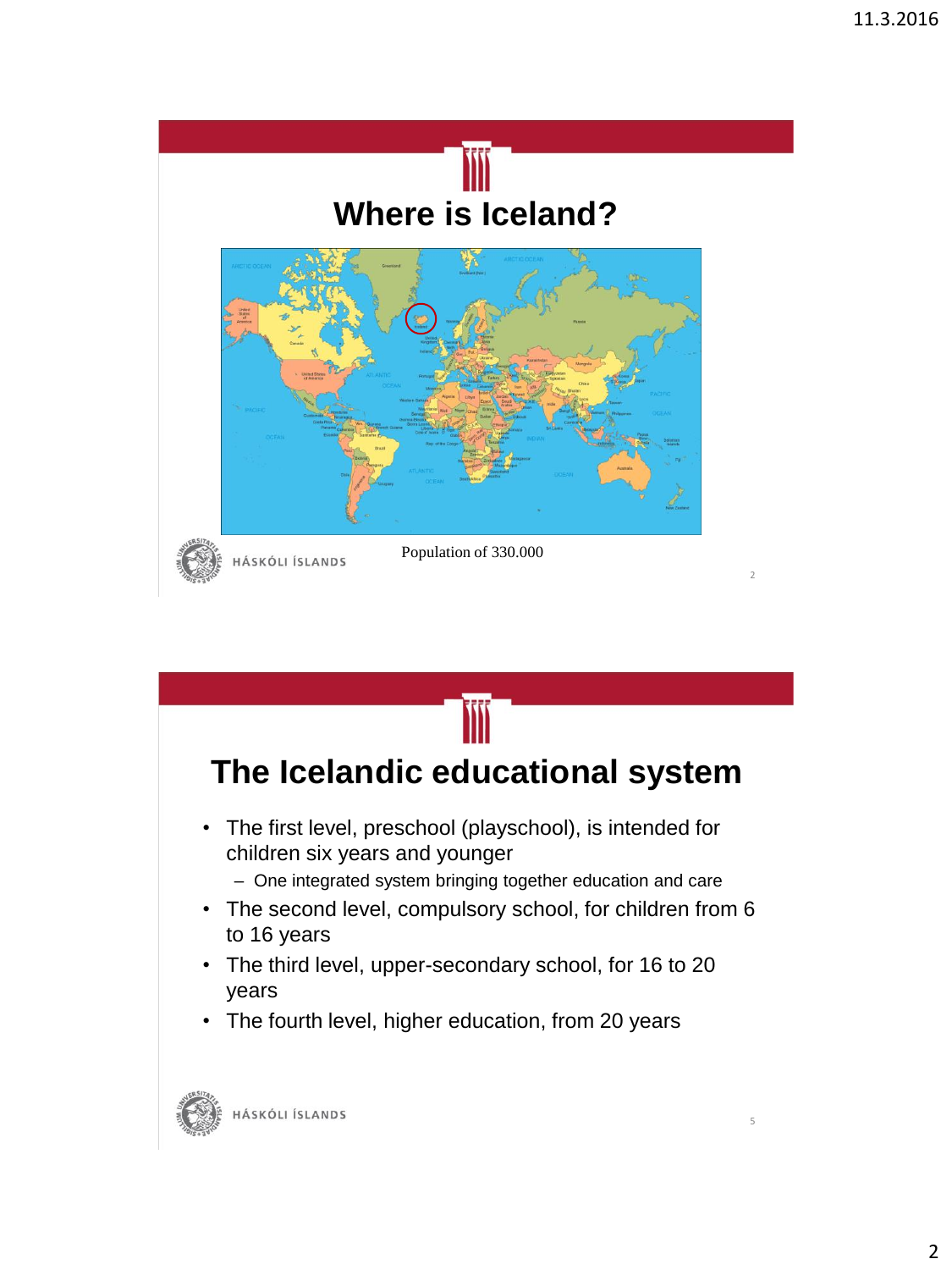## **Early school start**

- Preschool is defined as the first level of schooling (since 1994)
- All children have the right to preschool education
- Preschool is neither obligatory nor free of charge
- 9 months parental leave



| <b>Attendance in preschools</b> |                 |                                 |                                    |  |
|---------------------------------|-----------------|---------------------------------|------------------------------------|--|
|                                 | 2000            |                                 | 2013                               |  |
|                                 | One year old    | 0%                              | $\longrightarrow$ 34% (41.2% 2014) |  |
|                                 | Two years old   | $55\%$ $\longrightarrow$ 94%    |                                    |  |
|                                 | Three years old |                                 |                                    |  |
|                                 | Four years old  | $94\%$ $\longrightarrow$ 97%    |                                    |  |
|                                 | Five years old  | $93\%$ $\longrightarrow$ $94\%$ |                                    |  |
| <b>JERSITA</b>                  |                 |                                 |                                    |  |



HÁSKÓLI ÍSLANDS

6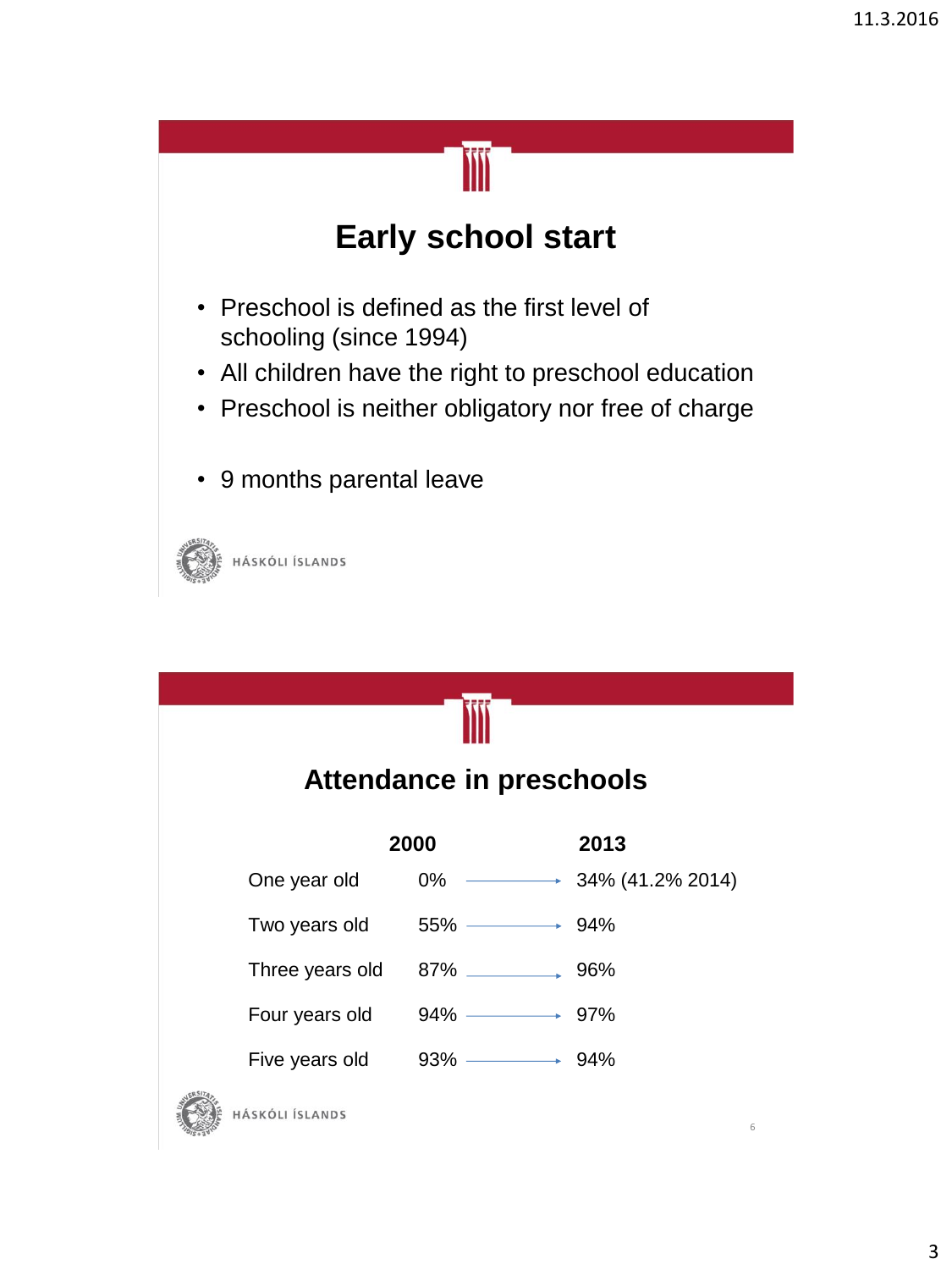

### **Cost – what do parents pay**

- The municipalities run the preschools and parent pay about 1/3 of the cost
- A monthly payment for 8 hours a day per child (meals included) is about 270-400 AUD
- Groups that get discount: students, single parents and families in severe social situations



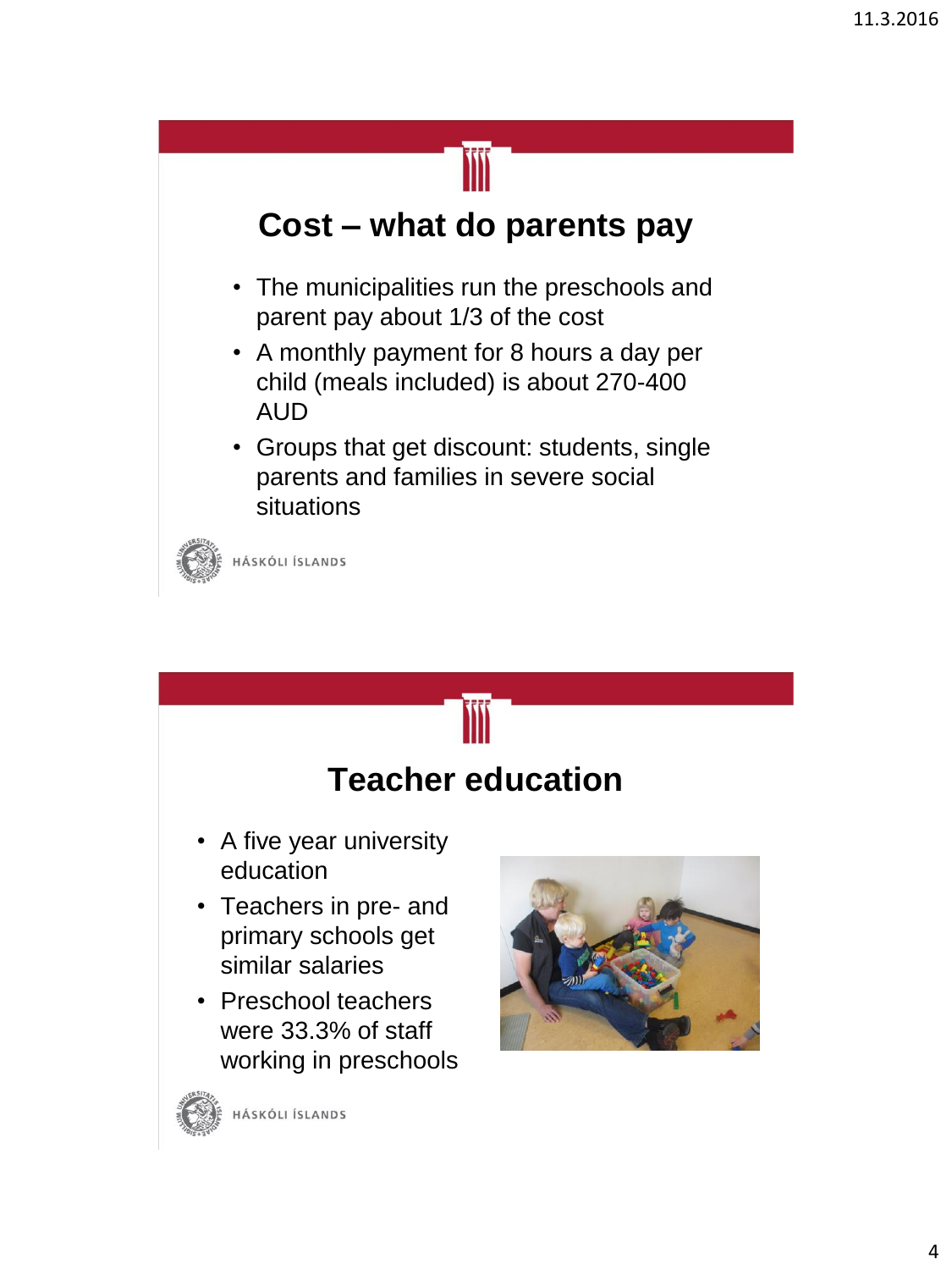## **Fundamental pillars**



- Health and welfare
- Democracy and human rights
- Equality
- Creativity
- Sustainability
- Literacy

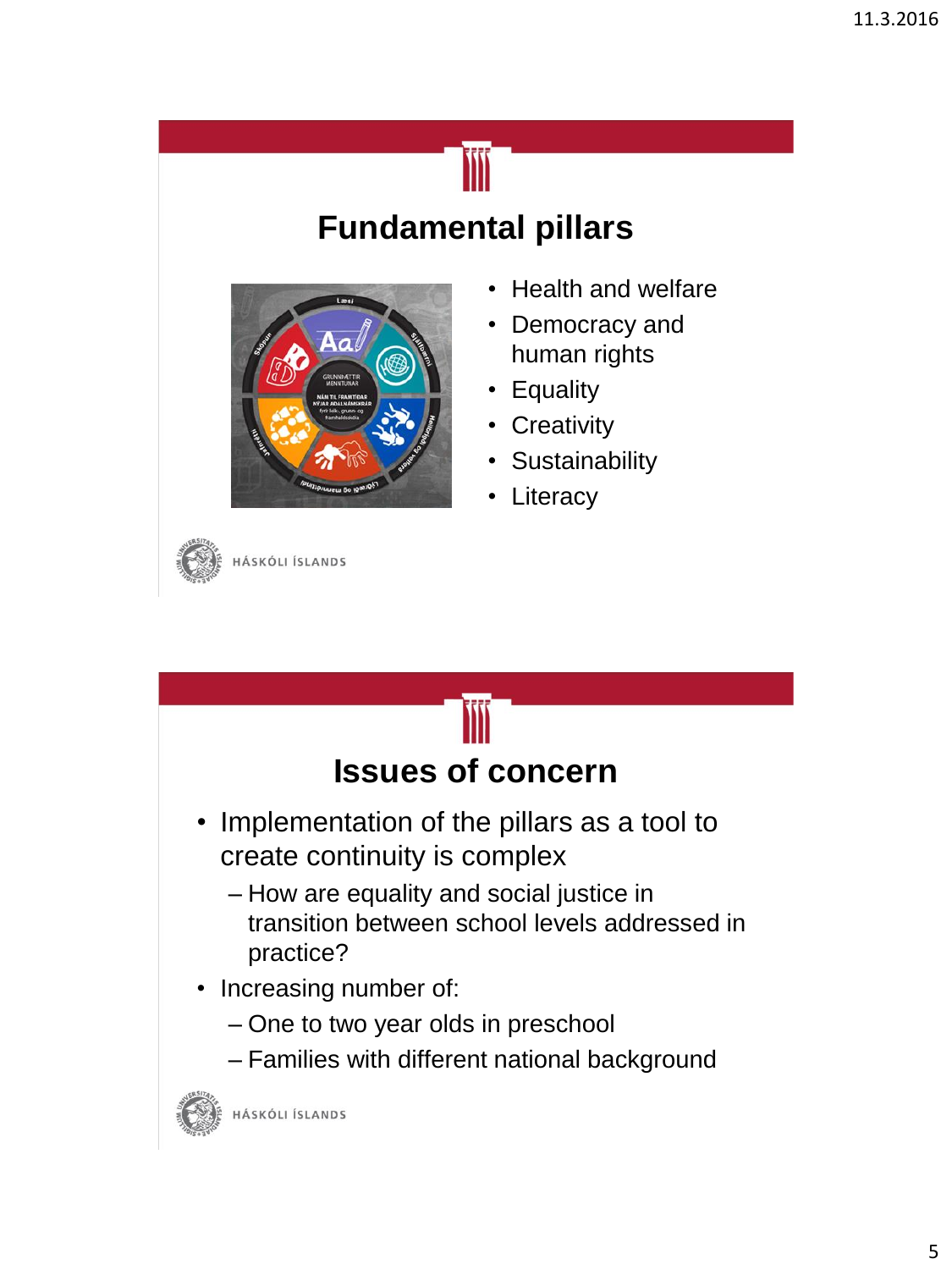# **Conflicting discourses**

- Various understanding of the educational system
	- How care, play and learning is visualised in the context of preschool
	- "Schoolification" of preschool
- Pre- and primary school teachers tend to have different views about children and their learning (Einarsdóttir, 2007)



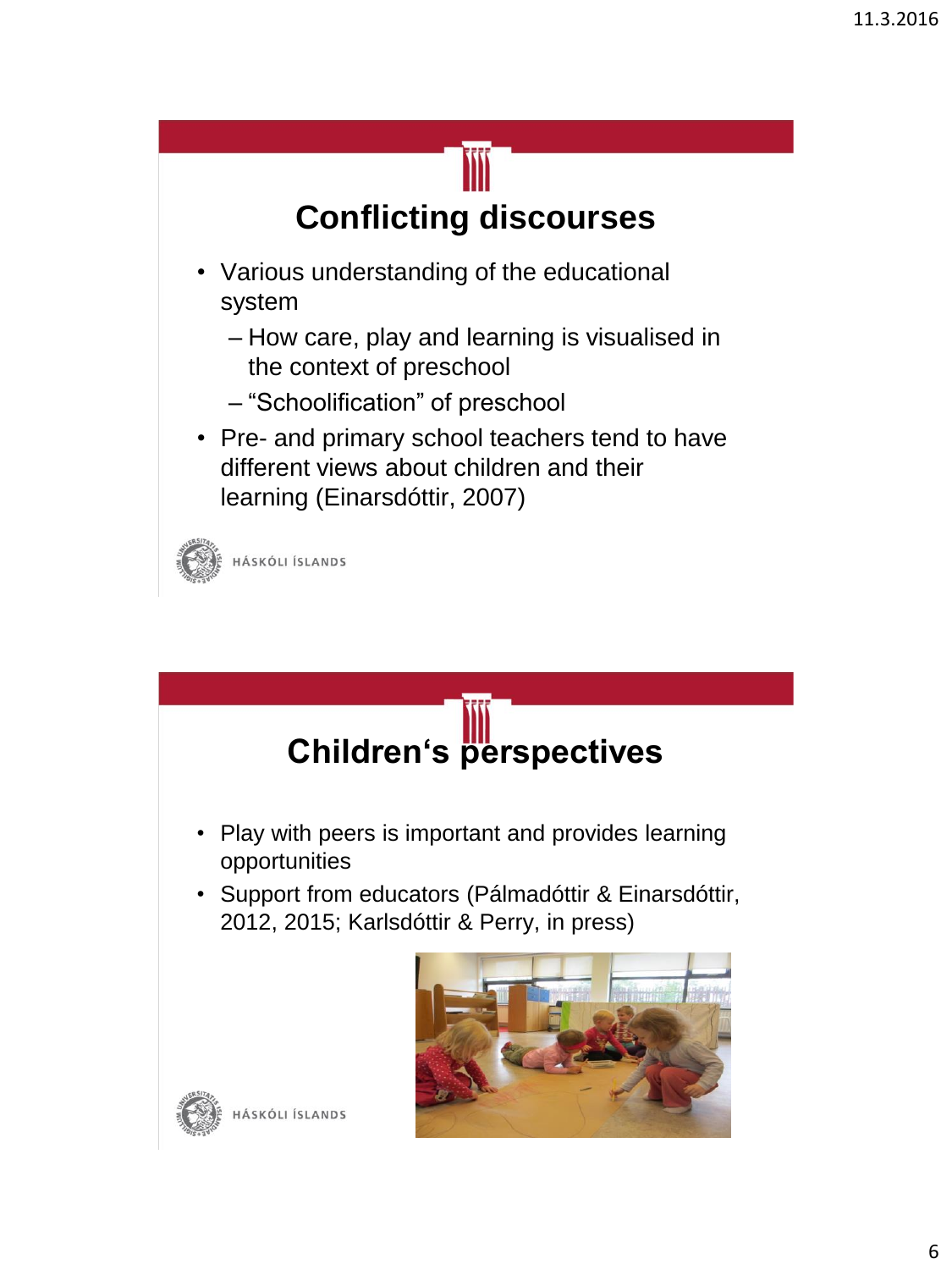## **Changing practice**

- How can this be done?
- Collaboration between university and 9 preschools in one municipality
- Assessment of learning and wellbeing (Karlsdóttir 2015)





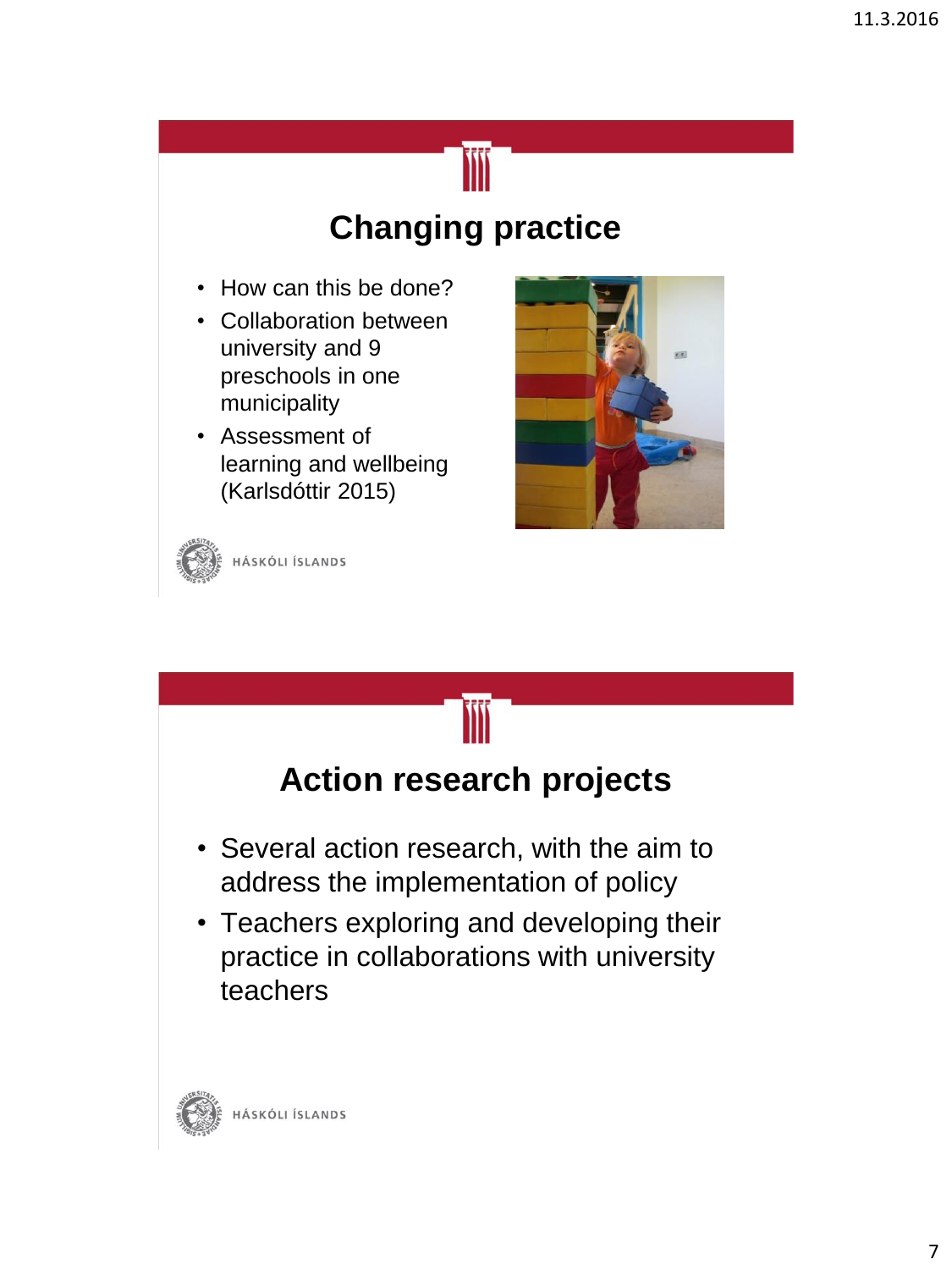# **Examples of action research projects**

- Through reflection and collaboration teachers views changed, towards seeing children as competent (Jónsdóttir & Pálmadóttir, 2008)
- Creating continuity, between school levels, in mathematics (Garðarsdótttir & Pálsdóttir, 2010)